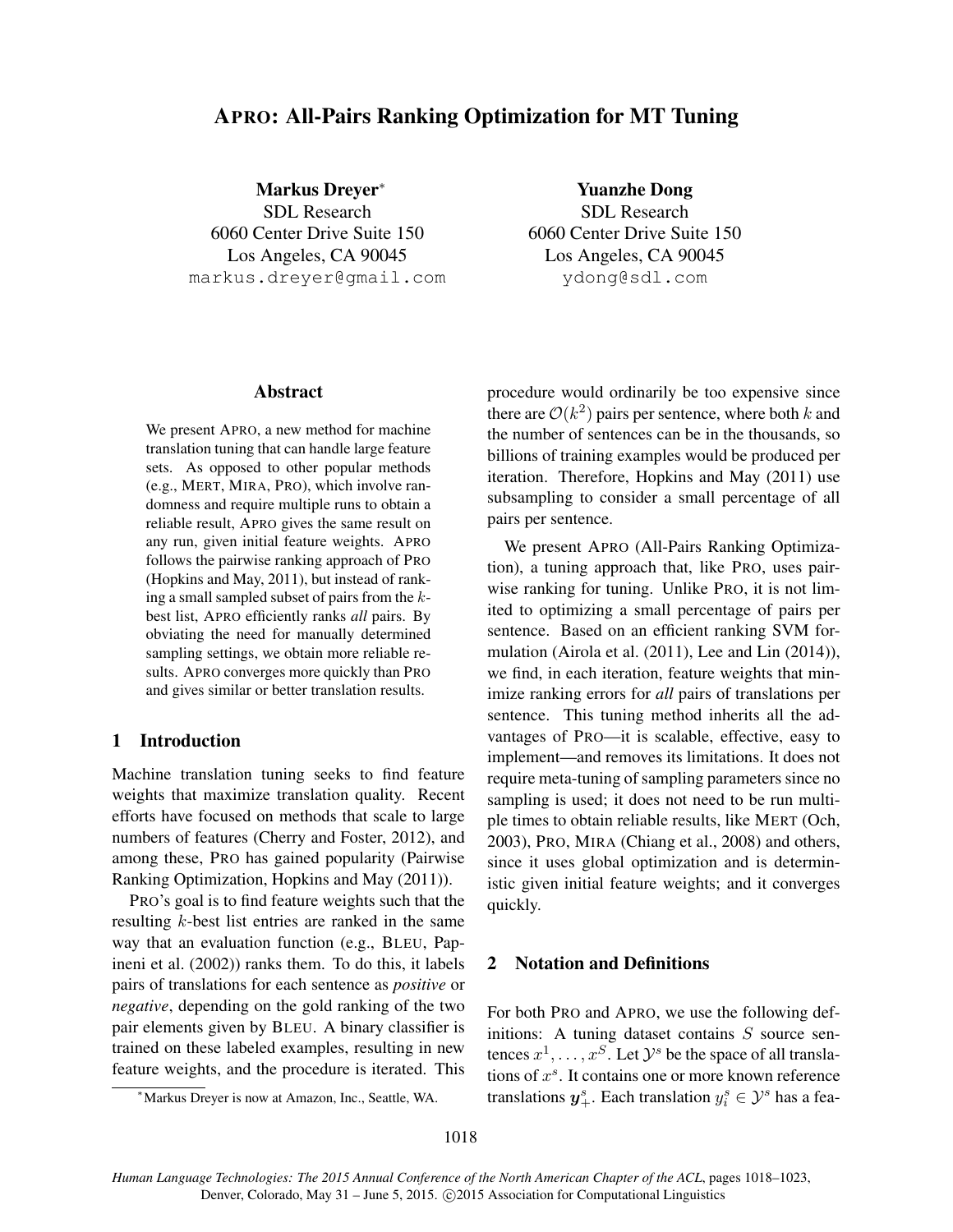ture representation<sup>1</sup>  $f(x^s, y_i^s)$ , or for short,  $f_i^s$ , and a linear classification score  $h_i^s = \mathbf{w}^T \mathbf{f}_i^s$ , where w is a feature weight vector. Given a source sentence x s , a translation decoder can search (often a subset of)  $\mathcal{Y}^s$  and return the k translations  $y_1^s, \ldots, y_k^s$  with the highest classification scores. A  $k$ -best list is the list of  $y_1^s, \ldots, y_k^s, \forall s$ . For each translation  $y_i^s$  we can obtain an evaluation score  $b(y_i^s, y_+^s)$ , or for short,  $b_i^s$ , which can be the BLEU+1 score (Lin and Och, 2004).<sup>2</sup> For a given source sentence  $x^s$ , let  $(i, j)$  denote a pair of translations  $(y_i^s, y_j^s)$ .

### 3 PRO

We now describe PRO, before constrasting it with our new approach, APRO. For each iteration  $t$  from  $t = 1 \dots T$ , PRO performs the following steps:

**1.** Given current feature weights  $w_t$ , obtain a kbest list, as defined above, from the translation decoder. For each  $x^s$ , add to its k-best entries the kbest entries from previous iterations, so that  $x^s$  now has  $k_s$  translations; the overall list is called an *accumulated* k-best list.

2. For each source sentence  $x^s$ , first sample up to  $\Gamma$  candidate pairs from its translations in the kbest list. Less similar pairs are more likely to become candidate pairs. Similarity in a pair  $(i, j)$  here means a small absolute difference  $d_{ij}^s$  between  $b_i^s$ and  $b_j^s$ . The most similar pairs  $(d_{ij}^s \lt \beta)$  are discarded. Then select the  $\Xi$  least similar pairs among the remaining candidate pairs.

3. For each pair  $(i, j)$  from the  $\Xi$  selected pairs, add the difference vector  $(f_i^s - f_j^s)$  with class label 1 if  $b_i^s > b_j^s$ , otherwise add it with class label -1. Also add  $(\dot{f}_j^s - f_i^s)$  with the opposite label.

4. Train any classifier on the labeled data, resulting in a new weights vector w'. Set  $w_{t+1}$  =  $\Psi \cdot \mathbf{w}' + (1 - \Psi) \cdot \mathbf{w}_t.$ 

Dependencies between tuning iterations are introduced by the use of accumulated k-best lists and the interpolation of weight vectors in step 4, using an interpolation factor Ψ. Translation quality varies with different choices for  $\Gamma$ ,  $\Xi$ ,  $\beta$ ,  $\Psi$ , see Figure 1. The quality varies even when PRO is run multiple times with the *same* parameters, due to the sampling



Figure 1: PRO versus APRO (eng-swe) for 3 settings of Ψ. PRO: 8 sampling settings per  $\Psi$  setting.<sup>4</sup> APRO: no sampling. Vertical line indicates settings from H&M (2011). Not shown: PRO outlier with BLEU =7.9 at  $\Psi = 0.5$ .

step. Practitioners would have to perform an expensive grid search multiple times to be sure to obtain good results. APRO seeks to remedy this problem. One could try to improve PRO by experimenting with other pair selection heuristics; APRO circumvents the problem by efficiently selecting *all* pairs.

# 4 APRO

Our method APRO is, like PRO, a ranking method. We believe that learning to rank is a suitable method for MT tuning because it matches the test-time requirements of correctly predicting the best translations or correctly ranked k-best lists of translations.

Compared to PRO, we simplify the procedure by removing sampling and labeling steps 2 and 3, thereby removing some of PRO's implementation complexity and manually set parameters. We run only two steps, corresponding to PRO's steps 1 and 4: In each tuning iteration, we obtain an accumulated  $k$ -best list, then directly find a new  $\mathbf{w}'$  that minimizes the loss on that  $k$ -best list, which corresponds to PRO's running of a classifier. APRO's classification model is an efficient ranking SVM (Airola et al. (2011), Lee and Lin (2014)), described as follows.

#### 4.1 Model

For each sentence  $x^s$ , we define the set of preference pairs as the set of ordered translation pairs for which the evaluation score prefers the first element:

$$
\mathcal{P}^s = \{(i, j) : b_i^s > b_j^s\}
$$
 (1)

<sup>&</sup>lt;sup>1</sup>For simplicity, we leave out nuisance variables like alignments, segmentations, or parse trees, from this description, which may be part of the feature space.

 $2$ But see Nakov et al. (2013) for variants.

<sup>&</sup>lt;sup>4</sup>PRO settings:  $\Gamma = \{5k, 8k\} = \{\text{small}, \text{large}\}, \ \Xi =$  $\{50, 100\} = \{\text{light, dark}\}, \beta = \{.03, .05\} = \{\text{no dot, dot}\}.$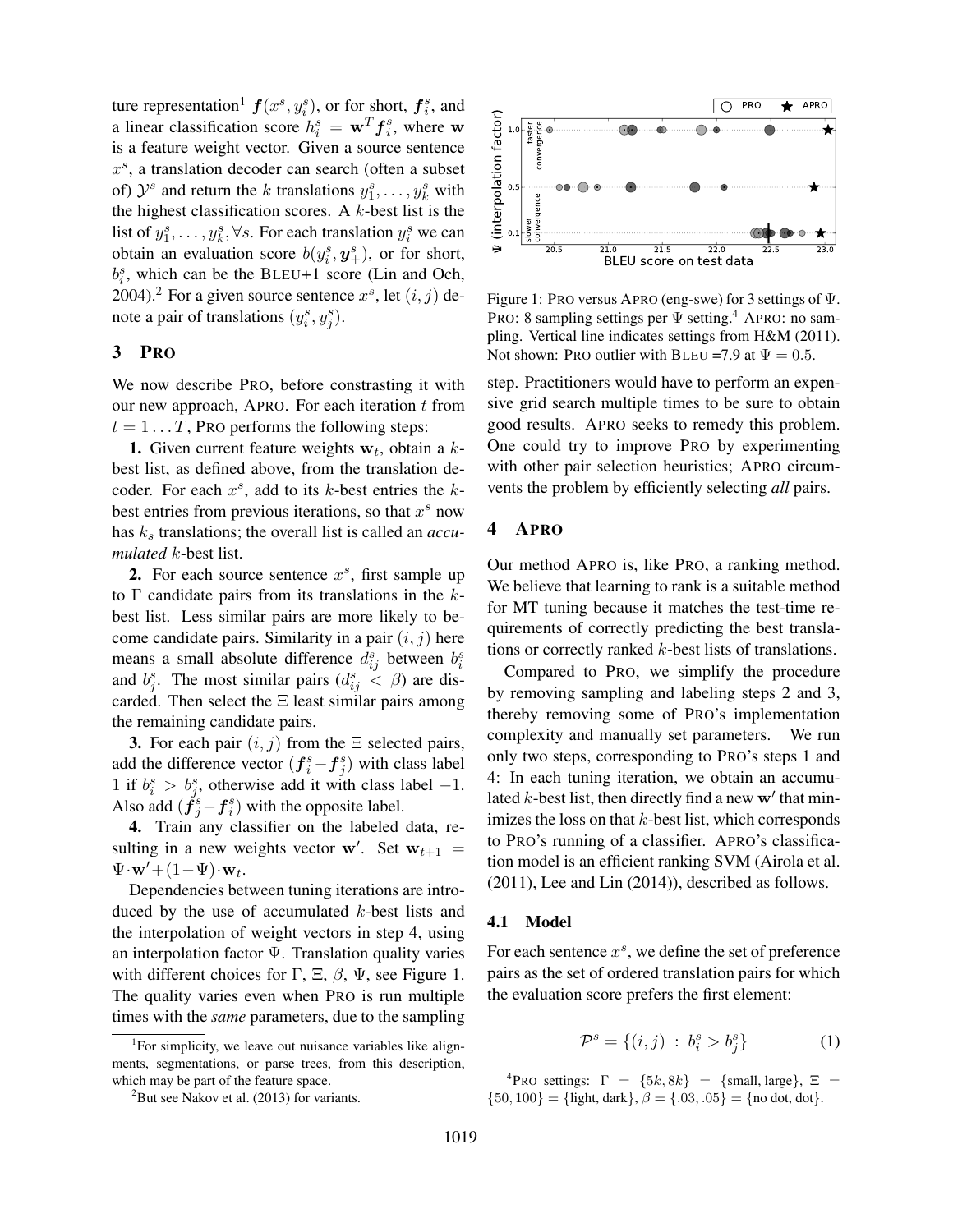Following Lee and Lin (2014), we define the loss (or, error) of any sentence  $s$  as the sum of its pairwise squared hinge losses:

$$
L_{\mathbf{w}}^{s} = \sum_{(i,j)\in\mathcal{P}^{s}} \max(0, 1 - h_{i}^{s} + h_{j}^{s})^{2}
$$
 (2)

That is, no loss is contributed by preference pairs for which the classification score correctly prefers the first element by a large-enough margin, i.e.,  $h_i^s \geq h_j^s + 1$ ; all other preference pairs contribute some loss. We seek to find a weight vector that minimizes the regularized overall loss:

$$
\mathbf{w}' = \underset{\mathbf{w}}{\operatorname{argmin}} R_{\mathbf{w}} + C \cdot \frac{1}{N} \sum_{s} L_{\mathbf{w}}^{s}
$$
 (3)

where  $R_{\mathbf{w}} = \frac{1}{2} \mathbf{w}^T \mathbf{w}$  is a Gaussian regularizer to prevent overfitting and  $C$  a constant controlling the relative regularization amount. We divide by  $N = \sum_{s} k_s$  to account for the increasing sizes of accumulated k-best lists between tuning iterations, which leads to increased sentence losses. If this were not done, the relative amount of regularization would decrease in subsequent iterations of tuning.

Any gradient-based optimization method can be used to find  $w'$ . Since the loss is convex, the weights we find given a particular k-best list are optimal. This is different from PRO and Bazrafshan et al. (2012), where the resulting weights depend on the pairs sampled; MIRA, where they depend on the order of sentences processed; and MERT, where optimization is greedy and depends on initial weights.

#### 4.2 Efficient Computation

How do we efficiently compute  $L^s_w$  per sentence? In this and the following subsection, we leave out all sentence indices s for ease of notation; it is understood that we operate on a given sentence.

A straightforward algorithm to compute  $L<sub>w</sub>$ would iterate over all preference pairs  $(i, j) \in \mathcal{P}$ and add up their losses (Joachims, 2002). However, since there are  $O(k^2)$  pairs per sentence, with potentially thousands of sentences, this would be extremely inefficient. PRO's solution to this problem is subsampling. The alternative solution we apply is to make the sums over translation pairs efficient by carefully rearranging the terms of the sentence loss, making use of quantities that can be precomputed efficiently (Airola et al. (2011), Lee and Lin (2014)).

Definitions. Let us define those quantities. For a given sentence  $s$ , let the set  $Q$  contain all members of  $P$  that contribute a positive loss to the overall loss term:

$$
\mathcal{Q} = \{(i, j) : (i, j) \in \mathcal{P} \land (1 - h_i + h_j > 0)\} \tag{4}
$$

We also define an index notation into Q:

$$
\mathcal{Q}_{i\bullet} = \{(i,j) \in \mathcal{Q}, \forall j\} \quad q_{i\bullet} = |\mathcal{Q}_{i\bullet}| \tag{5}
$$

$$
\mathcal{Q}_{\bullet j} = \{(i, j) \in \mathcal{Q}, \forall i\} \quad q_{\bullet j} = |\mathcal{Q}_{\bullet j}| \qquad (6)
$$

$$
r_{i\bullet} = \sum_{(i,j)\in\mathcal{Q}_{i\bullet}} h_j
$$
 (7)

The bullet  $\left( \bullet \right)$  can be read as *any*. Example:  $\mathcal{Q}_{\bullet 3}$ contains pairs  $\in \mathcal{Q}$  whose second element is translation 3.  $q_{i\bullet}$  and  $q_{\bullet j}$  denote corresponding set sizes.

Rearrangement. We use these definitions to express the loss as a sum over only  $\mathcal{O}(k)$  elements.

First, we simplify the loss expression by summing only over elements from  $Q$ , i.e., pairs from  $P$  that contribute a positive loss, so the max becomes unnecessary:

$$
L_{\mathbf{w}} = \sum_{(i,j) \in \mathcal{P}} \max(0, 1 - h_i + h_j)^2
$$
 (8)

$$
=\sum_{(i,j)\in\mathcal{Q}}(1-h_i+h_j)^2\tag{9}
$$

$$
= \sum_{(i,j)\in\mathcal{Q}} h_i^2 - 2h_i + 1 + h_j^2 + 2h_j - 2h_i h_j \tag{10}
$$

We then use the precomputed quantities defined above to rewrite the sum over  $\mathcal{O}(k^2)$  pairs to a sum over just  $\mathcal{O}(k)$  elements:

$$
L_{\mathbf{w}} = \sum_{i=1}^{k} q_{i\bullet} (h_i^2 - 2h_i + 1) + q_{\bullet i} (h_i^2 + 2h_i)
$$

$$
-2 r_{i\bullet} h_i
$$
(11)

This step is described in detail below. Our new formulation is simpler but equivalent to Lee and Lin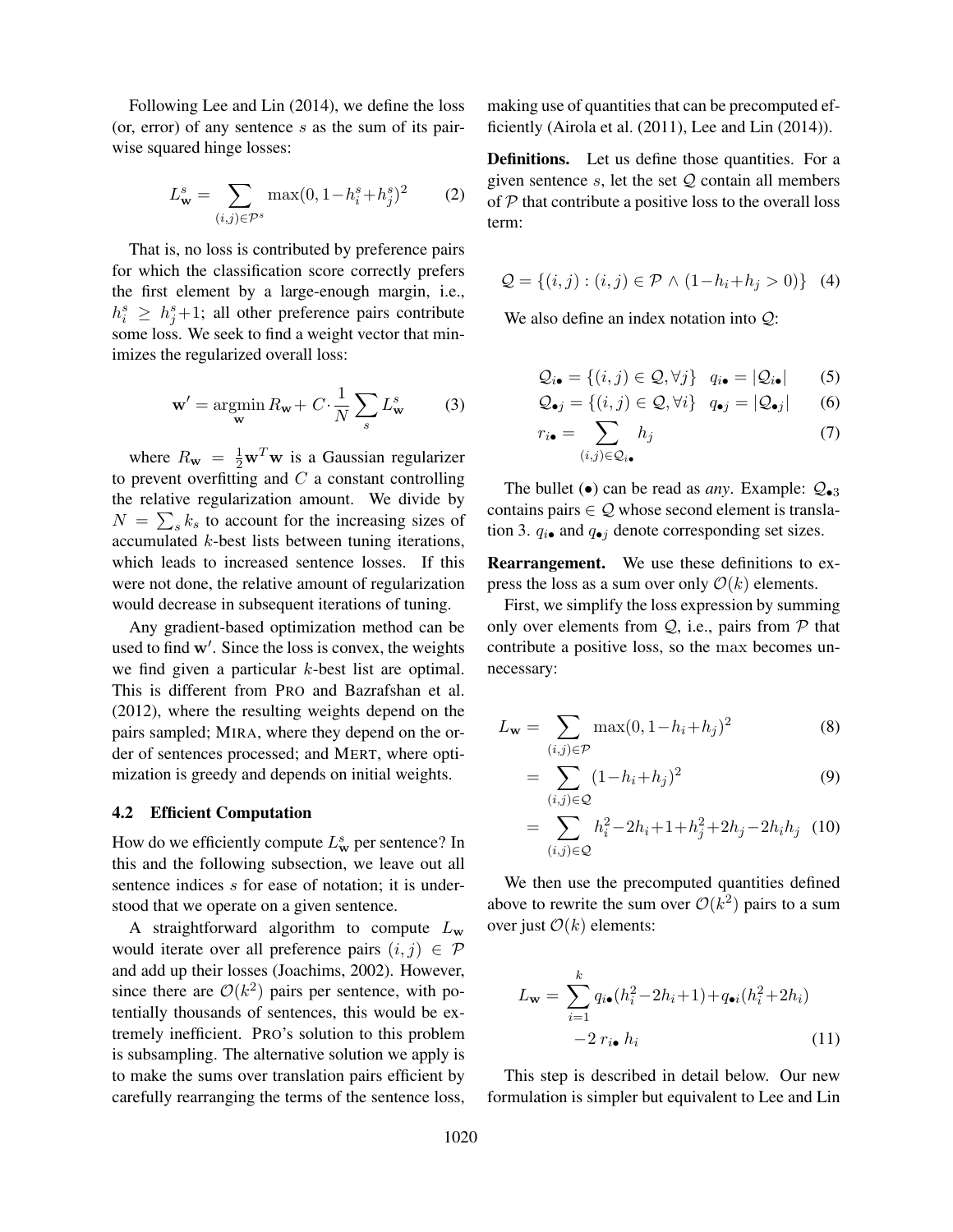(2014). Using order statistics trees (Cormen et al., 2001), the quantities  $q_{i\bullet}$ ,  $q_{\bullet i}$ , and  $r_{i\bullet}$  can be precomputed in  $O(k \log k)$  time (see details in Lee and Lin (2014)). This precomputation, together with the rearranged loss, allows APRO to make efficient weight updates without having to subsample.

Detailed derivation. We explain how to derive Equation 11 from Equation 10.

First, let us define the following equalities:

$$
\sum_{(1,j)\in\mathcal{Q}} h_1 = q_{1\bullet} \cdot h_1
$$

$$
\sum_{(2,j)\in\mathcal{Q}} h_2 = q_{2\bullet} \cdot h_2
$$

$$
\dots
$$

If we do not fix the first pair element to a particular value, we have:

$$
\sum_{(i,j)\in\mathcal{Q}} h_i = \sum_i q_{i\bullet} \cdot h_i \tag{12}
$$

Similarly:

$$
\sum_{(j,1)\in\mathcal{Q}} h_1 = q_{\bullet 1} \cdot h_1
$$

$$
\sum_{(j,2)\in\mathcal{Q}} h_2 = q_{\bullet 2} \cdot h_2
$$

If we do not fix the second element of each pair to a particular value, we have:

. . .

$$
\sum_{(j,i)\in\mathcal{Q}} h_i = \sum_i q_{\bullet i} \cdot h_i \tag{13}
$$

We split Equation 10 into separate sums and perform a change of variables in the second sum:

$$
L_{\mathbf{w}} = \sum_{(i,j)\in\mathcal{Q}} h_i^2 - 2h_i + 1 + \sum_{(j,i)\in\mathcal{Q}} h_i^2 + 2h_i
$$
  
-2
$$
\sum_{(i,j)\in\mathcal{Q}} h_i h_j
$$
 (14)

We introduce one more equality, where  $(16)$  follows from the definition of  $r_{i\bullet}$  in Equation 7:

$$
\sum_{(i,j)\in\mathcal{Q}} h_i h_j = \sum_i h_i \left( \sum_{(i,j)\in\mathcal{Q}_{i\bullet}} h_j \right) \qquad (15)
$$

| Lang.   | <b>Train</b> | Dev             | <b>Test</b> |
|---------|--------------|-----------------|-------------|
| Ara-Eng | 14.4M        | 66K             | 37K         |
| Chi-Eng | 142.9M       | 61 <sub>K</sub> | 29K         |
| Eng-Swe | 100.1M       | 21K             | 22K         |
| Eng-Fra | 100.0M       | 63K             | 20K         |
| Ita-Eng | 102.8M       | 21K             | 20K         |
| Pol-Eng | 90.5M        | 21K             | 19K         |

Table 1: Number of words in the used data sets.

$$
=\sum_{i}h_{i} r_{i\bullet} \tag{16}
$$

We now use equalities 12, 13, and 16 to arrive at Equation 11:

$$
L_{\mathbf{w}} = \sum_{i} q_{i\bullet}(h_i^2 - 2h_i + 1) + \sum_{i} q_{\bullet i}(h_i^2 + 2h_i)
$$

$$
-2\sum_{i} r_{i\bullet} h_i
$$

$$
= \sum_{i} q_{i\bullet}(h_i^2 - 2h_i + 1) + q_{\bullet i}(h_i^2 + 2h_i)
$$

$$
-2r_{i\bullet} h_i
$$

#### 5 Experiments

#### 5.1 Experimental Setup

We validate APRO on 6 diverse language pairs. For each one, we perform HMM-based word alignment (Vogel et al., 1996) and phrase rule extraction on the training data. We use 20 standard features, incl. 8 reordering features, plus the sparse features listed for PBTM systems in Hopkins and May (2011).<sup>5</sup>

For Ara-Eng and Chi-Eng, we use BOLT Y2 data sets.<sup>6</sup> For all other languages, we sample train, dev, and test sets from in-house data. Table 1 describes the different data set sizes. We use 5-gram LMs trained on the target side of the training data; for Ara-Eng and Chi-Eng, we add 2 LMs trained on English Gigaword and other sources.

We tune on dev data. In each tuning run, we use  $k = 500$ , except for Ara-Eng ( $k = 1500$ ). We use the same weight initialization for every tuning run, where most features are initialized to 0 and some dense features are initialized to 1 or -1. During tuning, we use case-insensitive BLEU+1. We tune for

<sup>&</sup>lt;sup>5</sup>We use the 500 most frequent words for word pair features.  ${}^{6}$ For ara-eng, a subset of the training data was chosen whose source side has maximum similarity to the test source side.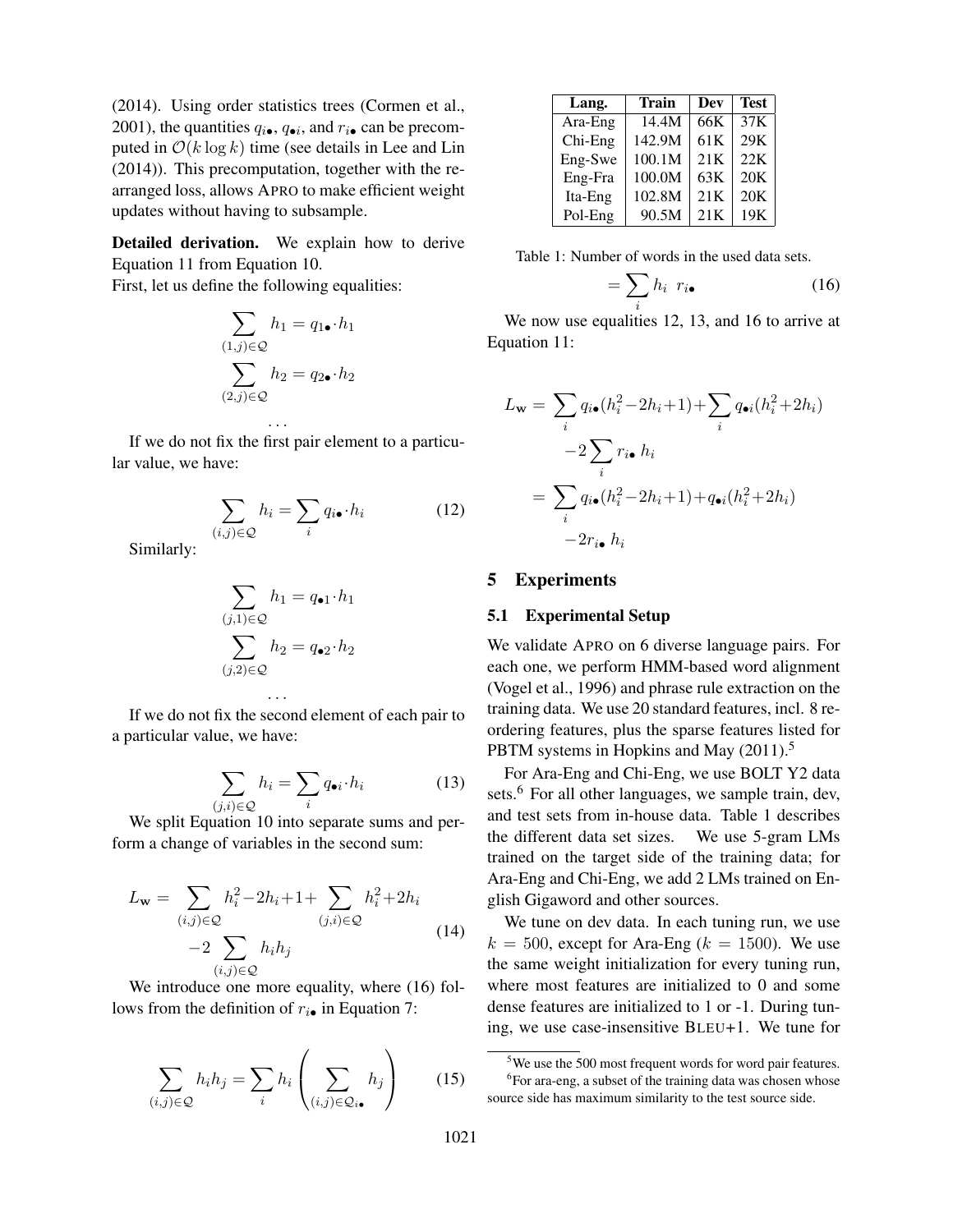|           | <b>PRO</b>    |               | APRO            |               |
|-----------|---------------|---------------|-----------------|---------------|
|           | <b>BLEU</b>   | LR            | <b>BLEU</b>     | LR            |
| Ara-Eng   | $(29.3)$ 30.7 | (0.93) 0.97   | $(30.3)$ 30.8   | (0.98) 0.99   |
| $Chi-Eng$ | (15.4) 20.8   | (0.78) 0.98   | $(19.2)$ 20.8   | $(1.01)$ 0.98 |
| Eng-Fra   | $(30.9)$ 33.0 | $(0.95)$ 0.97 | $(32.7)$ 33.3   | $(1.00)$ 0.99 |
| Eng-Swe   | $(22.2)$ 22.4 | (1.00) 1.01   | $(23.1)$ 23.0   | (1.00) 1.00   |
| Ita-Eng   | (25.6) 25.3   | (1.00) 1.00   | $(25.2)$ 25.6   | (1.00) 1.00   |
| Pol-Eng   | (22.4) 23.0   | (0.95) 0.99   | $(23.3)$ $23.3$ | (1.00) 0.99   |

Table 2: PRO versus APRO after 10 iterations (small in parentheses) and at convergence ( $\leq$  30 iterations). Good results after 10 iterations indicate fast convergence. PRO: mean over 2 runs (average BLEU standard deviation was 0.1); APRO: single run. LR: length ratio.

up to 30 iterations, $7$  where we reset the accumulated  $k$ -best list after 10 iterations.<sup>8</sup> For PRO, we use  $\Gamma$ =5000,  $\Xi$ =50,  $\beta$ =0.05,  $\Psi$ =0.1, and (MegaM) regularization strength  $\lambda=1$  as described in Hopkins and May (2011). For APRO, we use regularization strength  $C=0.01$  and  $\Psi=1$ , which effectively removes the weight interpolation step. We repeat each PRO tuning twice and report the mean of length ratios and case-sensitive BLEU scores on test data. For APRO, no repeated runs are necessary; it gives the same result on any run given initial feature weights.

For APRO, we optimize using the implementation by Lee and Lin, which uses a truncated Newton method.<sup>9</sup>

# 5.2 Results

We measure the runtime of PRO and APRO. For an accumulated  $k$ -best list containing  $s=2,748$  sentences with an average  $k_s$ =3,600 translation, PRO and APRO take 13 and 8 minutes, respectively. Table 2 shows translation quality after 10 iterations and at convergence. We observe that APRO converges quickly: After running for 10 iterations, it gives higher BLEU scores and better length ratios than PRO for five out of six language pairs. At convergence, PRO has caught up, but for all language pairs APRO performs similar or better.

One of APRO's advantages are stable results: Figure 1 compares PRO and APRO for 3 values of  $\Psi$ : For each value, we run PRO eight times with different sampling settings and APRO once. We observe that the different PRO settings result in different BLEU scores. Cherry and Foster (2012) report that they could not find one PRO setting that worked across all language pairs. This suggests that practitioners may have to run expensive grid searches to find optimal PRO performance; this is not necessary with APRO. While PRO performs best with  $\Psi = 0.1$ , APRO gets good results for  $\Psi$ =1, which is the reason for its fast convergence (Table 2).

## 6 Conclusions

We have presented APRO, a new tuning method for machine translation. Like PRO, APRO is a batch pairwise ranking method, and as such, it inherits PRO's advantages of being effective, scalable to large feature sets and easy to fit into the standard batch MT tuning framework. We remove PRO's sampling step and learn a pairwise ranking over the whole k-best list in  $O(k \log k)$  time. We have shown that PRO's different sampling settings result in different final results; by removing these settings we get more reliable results. We find that PRO's weight interpolation is not necessary for APRO, resulting in faster convergence. At convergence, APRO's translation quality was found to be similar or better than PRO's. APRO's use of global optimization and the lack of randomness lead to more stable tuning with deterministic results.

#### Acknowledgments

We thank Jonathan May, Mark Hopkins, Bill Byrne, Adria Gispert, Gonzalo Iglesias, Steve DeNeefe and the anonymous reviewers for their valuable comments and suggestions.

# References

- Antti Airola, Tapio Pahikkala, and Tapio Salakoski. 2011. Training linear ranking SVMs in linearithmic time using red-black trees. *Pattern Recognition Letters*, 32(9):1328–1336.
- Marzieh Bazrafshan, Tagyoung Chung, and Daniel Gildea. 2012. Tuning as linear regression. In *Pro-*

<sup>&</sup>lt;sup>7</sup>Like Hopkins and May (2011), we stop earlier when the accumulated k-best list does not change anymore.

<sup>&</sup>lt;sup>8</sup>This removes bad translations from early iterations and provides good initial weights for the last 20 iterations. This did not decrease but sometimes increase final performance.

<sup>&</sup>lt;sup>9</sup>See http://goo.gl/CVmnoZ. No change to the software is necessary; but in each iteration it must be called with  $C' = \frac{C}{N}$ , see Equation 3. We have also experimented with a change to the software that scales the loss of each sentence by the number of translation pairs for that sentence; this did not give reliable BLEU improvements over Equation 3.